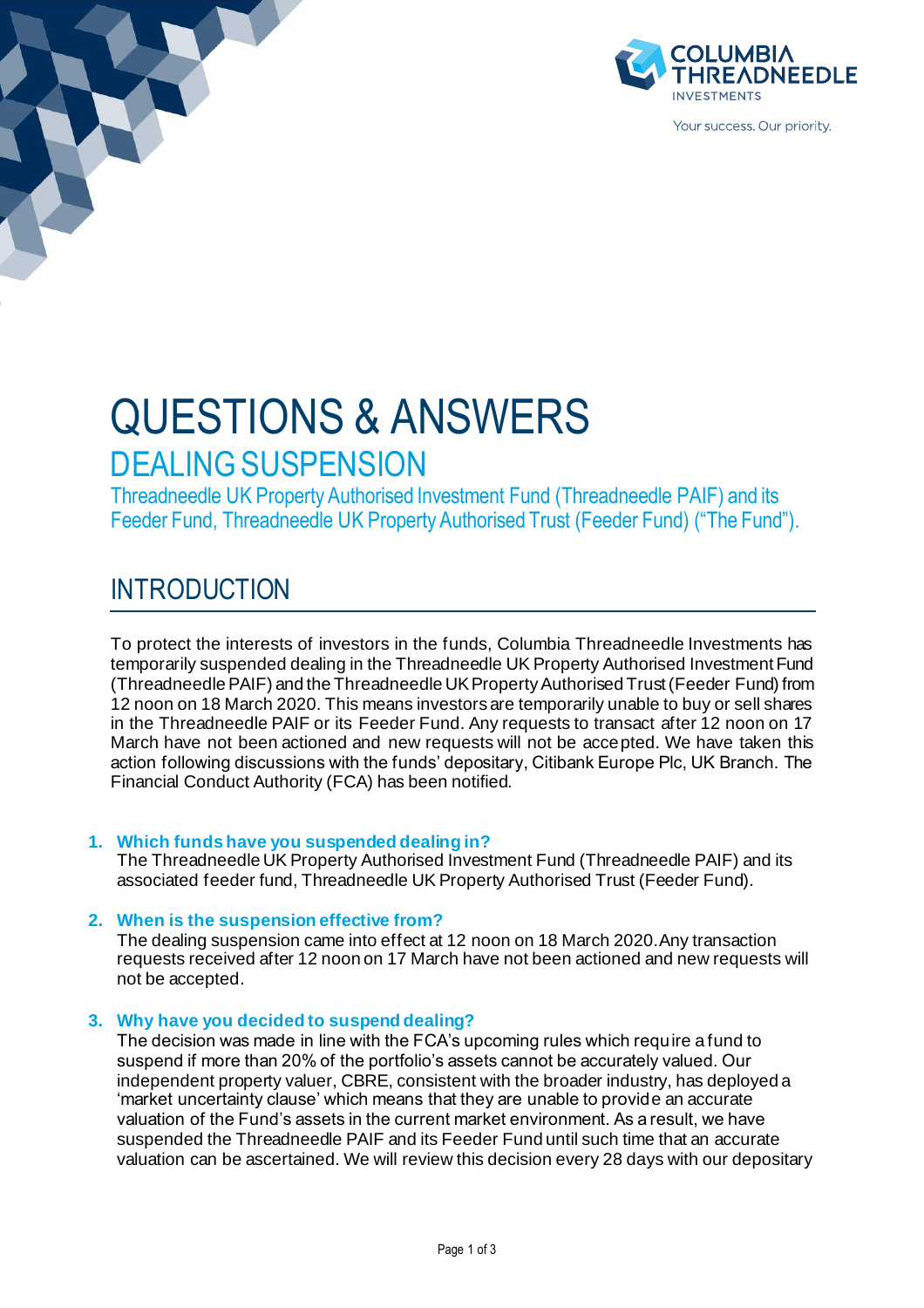# **4. Why are the valuers not able to provide a valuation of the assets?**

Due to the Coronavirus (Covid 19) and the resulting uncertainty on markets and economies, our independent valuers, CBRE, believe they have less confidence in the value the assets of the fund, given the fast changing economic situation. Valuations typically rely on recent property sales, however market activity is being impacted in many sectors. As a result, CBRE considers that they can attach less weight to previous market evidence for comparison purposes, to inform opinions of value and that the current response to COVID-19 means that they are faced with an unprecedented set of circumstances on which to base a judgement.

# **5. Who made the decision to suspend dealing?**

Threadneedle Investment Services Limited (TISL) as Authorised Corporate Director (ACD) of the Threadneedle PAIF and Trust Manager of the Feeder Fund has made the decision in discussion with Citibank Europe plc, UK Branch, the depositary of the funds. In addition, the Financial Conduct Authority (FCA) has been notified and we will keep them informed.

**6. Was the fund suspended due to an increase in people selling out of the fund?** No, the fund suspended because of an inability to value the assets in the fund.

### **7. I want to transact - why can't I place a deal? When will I be able to place a transaction and how will I know?**

Unfortunately, we are unable to accept any requests to buy, sell, transfer cash or switch units until the period of suspension ends. Any deals placed after 12 noon on 17 March will therefore be rejected, and you will need to be reinstruct us once the funds commence dealing again.

We will updat[e www.columbiathreadneedle.com/paif](http://www.columbiathreadneedle.com/paif) an[d www.myThreadneedle.com](http://www.mythreadneedle.com/) to notify investors that dealing has reopened.

#### **8. When will you start dealing in the fund again?**

When our independent property valuer is able to give an accurate valuation of the assets in the fund. We do not have an estimate of when that will be.

#### **9. Is my money still invested?**

Yes, your money will remain invested, which will continue to be managed in accordance with the investment objective and policy of the fund.

#### **10. Does the investment remain ISA eligible?**

Yes, the investments will remain ISA eligible regardless of the period of suspension.

#### **11. What is the current cash balance in the fund?**

The last published figure was 14.3% as at end Jan 2020. The cash level varies on a daily basis.

#### **12. What is the size of the Fund?**

As at end of Jan 2020 the Fund had £1.12bn assets under management (AUM).

#### **13. When do you expect the suspension to lift / when do you expect valuations to continue again?**

Our independent property valuer, CBRE, consistent with the broader market, has used the 'market uncertainty clause' because they believe that in the current market environment it is